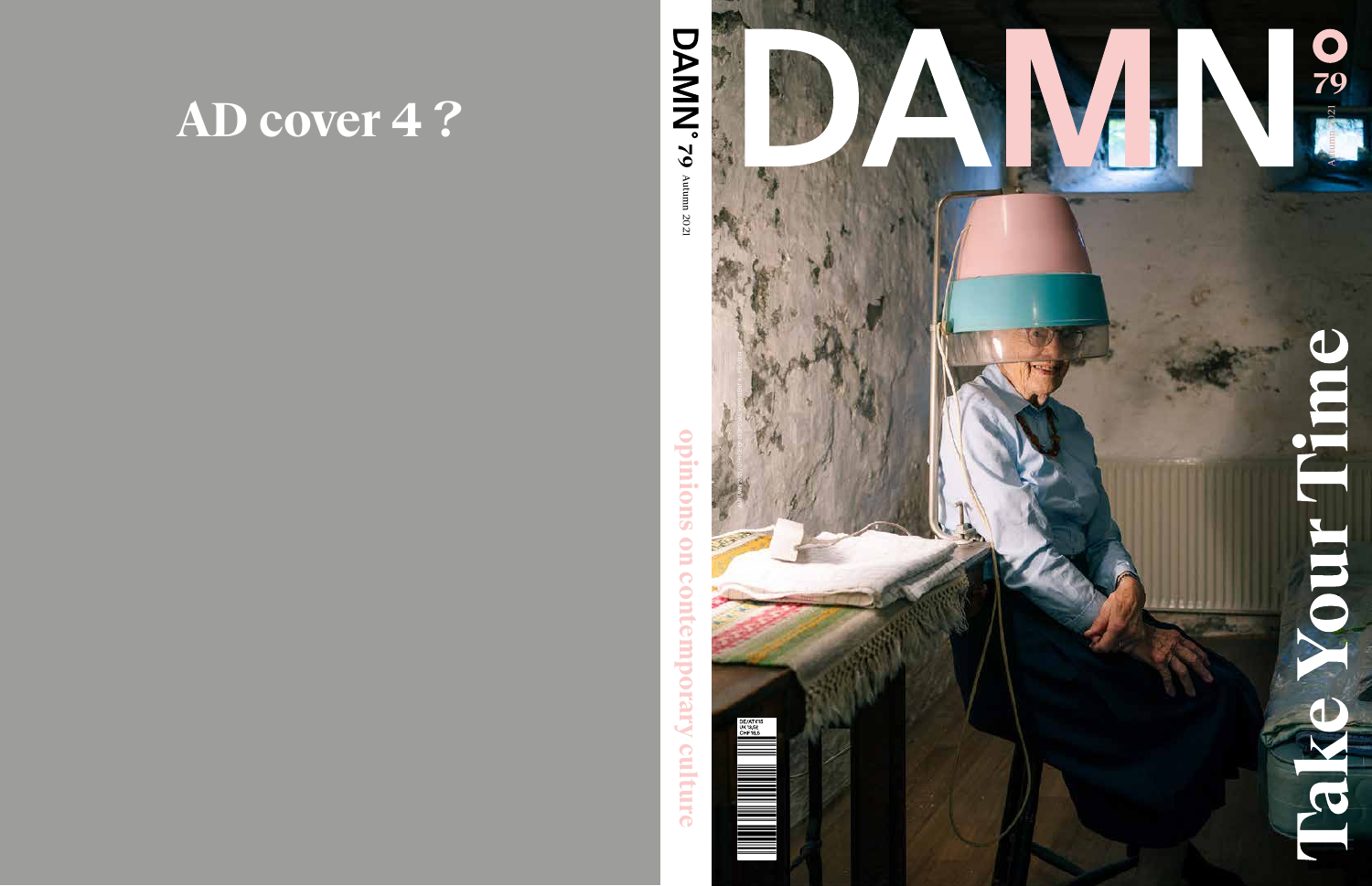

**Cultural Comments 26** Words by Gabrielle Kennedy

## **RAPHAËL BARONTINI: COLOURING OUTSIDE THE LINES**

Portrait of Raphael Barontini, photo by Nolis Anderson. Courtesy of Mariane Ibrahim Portrait of Raphael Barontini, photo by Nolis Anderson. Courtesy of Mariane Ibrahim

**Race, place, power, and prejudice. The work of French artist Raphaël Barontini deals with some fundamental questions. And he is doing it on his terms, uninhibited by any of the constraints restricting contemporary political discourse. More gentle than insolent, the graceful handling of his subject matter makes him one of the few artists of colour confounding France's defiantly peculiar embrace of race.**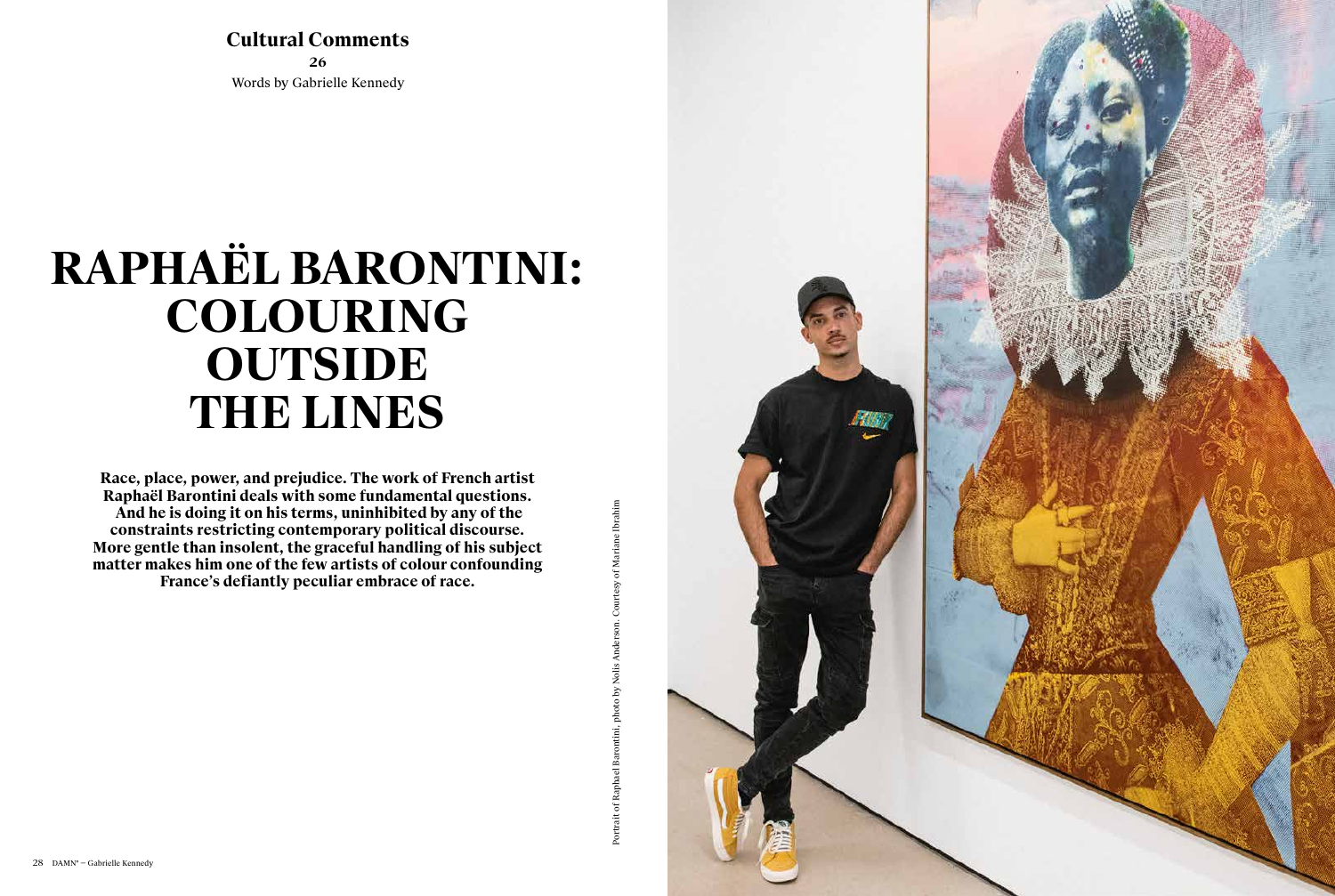

"When it comes to race, the French don't like to engage with the topic, and the art world in particular, ex ists in a sort of bubble. It can sur vive with little connection to oth er global trends and movements. There is certainly the start of some thing which is exciting — particular ly amongst younger artists of im migrant parents. But when I was a student, there wasn't a lot happen ing, most likely because the schools were run by people who had never been part of a mixed or coloured reality."

Indeed, the very doctrine of what it even means to be French asserts that its citizens are 'French' over any other cultural or ethnic iden tity. It is illegal to collect data on race in the census or for other of ficial purposes. You aren't Black, you are French; you aren't of Ca ribbean descent, you are French. In France, universalism is a core value of the republic and asserts that all citizens share the same universal rights regardless of racial or reli gious groupings.

It is a noble idea, but as rage mounts around the world over systemic rac ism, and the rampant racial discrim ination in more diverse societies is thrust into the spotlight, universal ism is proving to be untenable, and in some cases actually dangerous. Possibly fuelling France's stance on this issue is a deep-rooted desire to distance itself from certain Ameri can values. There is also the worry that to focus on diversity and what that means for non-White people living in France, might well result in the further fragmentation of an already fragile society.

Yet still, buoyed by the global spread of so many grass-roots initiatives, France is making important strides, which partially stems from it simply being aware of the injustice. Presi dent Macron recently stated that if you are a person of colour, you are 20 times more likely to be subject -

ed to a stop-and-search by the po lice. These sorts of announcements spark a crucial conversation that stretches beyond any colour-blind ideologies. It should also be noted that Paris always ranks in the top 10 of the most culturally diverse cities in the world. What makes this even more poignant is that it maintains that ranking when the main lan guage of communication between people of different nationalities is not English.

The journey via public transport from central Paris to the northern commune of Saint-Denis is telling. Cafés give way to prefab architec ture housing low-rent commercial tenants. The little green parks curv ing around pretty boulevards in the Paris *intramurs* have disappeared. Saint-Denis is racially diverse and clearly poor, with headscarves dominating the streetscape. This area was ravaged by Covid-19. The day I arrived happened to be the first day that tight restrictions were lifted, so people were edging back to a public life. The queue for the bus in the sweltering heat was fif teen people deep.

A lot of artists and designers have moved into studio spaces in Saint-Denis – its proximity to Paris and the comparatively cheap cost of rent make it a favoured option for creatives. But Barontini hasn't chosen it in order to benefit from those things. Nor for the football games or concerts at the huge Sta de de France. He was born here in 1984 into a mixed-race, lower mid dle-class family. Together with his older sister, he grew up in a public housing block surrounded by other immigrant neighbours. And here he has stayed.

Although his tight-knit family struggled financially, Barontini's parents were open-minded. His father, a teacher, loved music; his mother was an avid literary buff. "So it was definitely a different childhood than that of my school friends," he says. "At home we lis tened to jazz and hip-hop, and read books by French-Caribbean thinkers. They took me to museums in the city, and also took my poorer friends to museums. I was encour aged to be politically engaged — we went to rallies, read pamphlets and spent time with my mother's family in the Caribbean, which is where I learned about slavery. It was there that my cultural identity was born."

"It's a bit tricky for me to label my identity," says Barontini — who has roots in Réunion Island, the Carib bean, Italy, and Paris. "My skin is lighter because my dad is fair, but I have Black blood. Culturally-speaking, my blackness dominates. It's complicated and probably explains why my artistic references are so mixed."

And certainly no other kids from Saint-Denis earned a place at the coveted Beaux-Arts de Paris. For a kid like Raphaël, to attend art school in France was a rarity. "Schools might be free, but it's hard and the associated costs make it very expensive."

Once there, what Barontini con fronted was tough. "Nobody under stood my references," he says. "I found people very closed-minded, and they were 98% White. I think I expected to encounter a more pro gressive political conversation, but it was all very conservative."

It wasn't until the Erasmus Univer sity exchange programme landed him at Hunter College in New York that things started to make more sense for Barontini. "There I dis covered a lot of African-American artists — big, vocal, and celebrated in the States," he says. "I felt like I finally found a way of thinking sim ilar to my own. Artists like Kerry James Marshall, Romare Bearden, and Sam Gilliam were inspirational and became major influences, but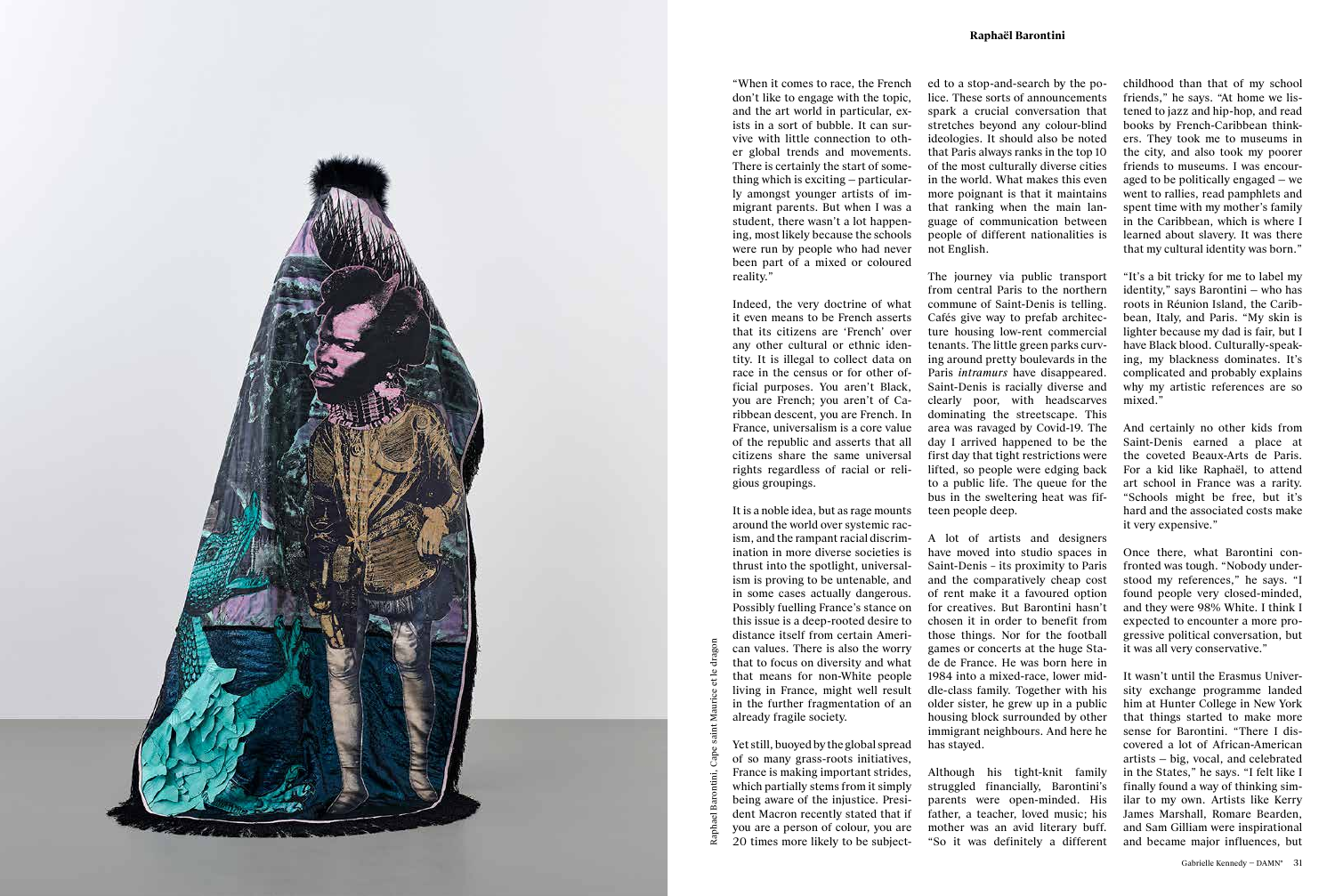

in France, nobody had ever heard of any of them."

After graduating in 2009, it took Barontini a further decade to de vote all his time to art. He also started to read more. Through a new friend, Julia Wright, he became better acquainted with the writings of her father, Richard Wright, and of social activists like Frederick Douglass, Angela Davis, Kathleen Cleaver, the Black Panthers, James Baldwin, and Maya Angelou. He became serious about how to repo sition the representation of Black bodies in art.

He also upped his political pro clivities, becoming president of a French group committed to abol ishing the death penalty globally, and a solidarity movement to fight for the release of renowned Penn sylvanian death-row inmate Mumia Abu-Jamal. Claims that the case was tainted by racial bias and pros ecutorial misconduct were eventu ally successful. Abu-Jamal was re moved from death-row and entered the general prison population.

It was at a protest march contest ing Abu-Jamal's retrial that Baron tini spotted an African-American woman who had randomly joined the procession. "My friend is ob sessed with American actors and he thought he recognized her. I said no way, it is not possible, but it turned out he was right – it was Marpessa Dawn, the actress from Orpheus Black, a film that really affected me and my thinking."

Barontini's first big break came in 2020, with a commission from the SCAD Museum of Art in Savannah, Georgia. "The museum was opening up their archives of the abolition ist, writer, and statesman Frederick Douglass, to coincide with a new film about his life, by Isaac Julien," Barontini informs. "They asked me to create some work for this."

At the exhibition, a student took issue with one of Barontini's piec es that depicted a Black man with typically racist and exaggerated attributes. "She asked me why I would do that," he says, "why I had used an image of a man looking like a monkey. And I told her it was be cause this is how Blacks were rep resented, and I will not let that rep resentation be forgotten. I'm about rewriting the conclusion, but that it existed is still part of reality. Even the actual wall of the museum had etchings of slaves working on cot ton plantations. To deny this truth is ridiculous. It happened."

"It is also about wanting to be part of a historical continuum," he con tinues. "It's only by including what has already been said that I feel I can question certain parts of our contemporary history. Plus, I don't ever want to be constrained or to work with any constraints. I take my freedom as an artist very seri ously. So I will use images of Louis XIV, who was also involved in the slave-trade, but I will always make that decision for a reason."

On the day of my studio visit to Saint-Denis, Barontini had just re turned from a seven-month stint at the LVMH Métiers d'Art ateliers in Singapore, working with leath er. There and throughout much of the 2020 lockdown, he mastered a complicated system of tanning crocodile skins to produce 30 unique pieces. He worked under the guidance of LVMH masters and members of the Koh family, the original owners of the tannery who for decades provided skins to luxu ry brands.

One of the stand-out pieces – a sad dle – is included in the inaugural ex hibition that will open the new Par is chapter of the Mariane Ibrahim gallery in Paris this September. For this work, he looked at how croc odiles have been incorporated in mystical paintings from the MiddleAges to the Renaissance, focusing on how they have always been of symbolic and ceremonial impor tance. "Saint George, Saint Morris, Saint Michel have all been depicted together with these creatures, by artists like Raphaël and Carpaccio," he says. "I incorporated a lot of Egyptian antique references, mixed with afro-futurist imagery. It's also a kind of subversive celebration, taking a skin that has been in stor age for ten years and turning it into art."

This crocodile art is a direct exten sion of Barontini's earlier work and his ongoing commitment to histor ical inversions. So while his core training is in classical painting, he chooses to layer a literal and figu rative texture that sabotages the certainty of the Western canon to delicious effect.

His characters usually assume the familiar power poses of success ful Occidental figures, but he then beheads them to insert the faces of heroic black revolutionaries and resistance fighters from the Carib bean. Classical codes are twisted, fantasy is doled-out, and interest is piqued as the under-represented are launched into focus – and rath er than appearing downbeat or ag gressive, they assume – thanks to the technique of collage – the poise and stance of the formerly celebrat ed.

In this way, Barontini is inventing a new narrative and using unexpect ed mediums - from canvas, curtains, capes, and prints, to textiles, found imagery, silk screens, digi tal prints, photography, banners, and flags. The reinventions cele brate new heroes while daring to acknowledge that the hero is any way only an assemblage of forces. There is no such thing as singular male brilliance. He is constantly re minding his audience that assumed histories are little more than edited versions of reality, and in art, these



Raphael Barontini Pégase I